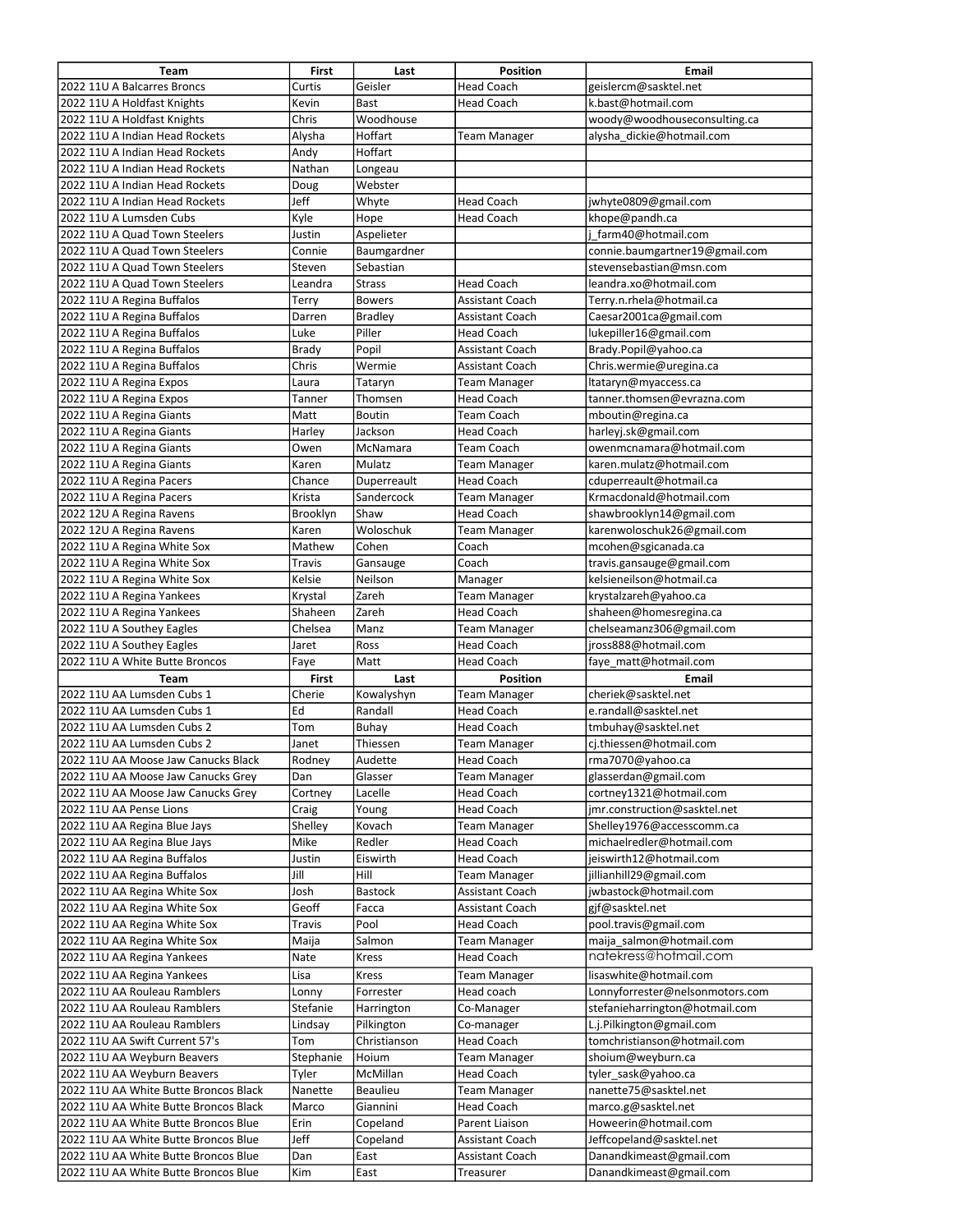| 2022 11U AA White Butte Broncos Blue                      | Ryan           | Galandy           | <b>Head Coach</b>               | gando8181@gmail.com           |
|-----------------------------------------------------------|----------------|-------------------|---------------------------------|-------------------------------|
| 2022 11U AA White Butte Broncos Blue                      | Tyler          | Kessler           | Assistant Coach                 | Kessleragadventures@gmail.com |
| 2022 11U AA White Butte Broncos Blue                      | Evan           | Mitchell          | Team Manager                    | esmitchell.home@gmail.com     |
| 2022 11U AA White Butte Broncos Blue                      | Jordan         | Wall              | Assistant Coach                 | Jordanwall@hotmail.com        |
| Team                                                      | <b>First</b>   | Last              | <b>Position</b>                 | <b>Email</b>                  |
| 2022 11U AAA Estevan Brewers                              | Joe            | Williamson        | Coach                           | joe0171@yahoo.com             |
| 2022 11U AAA Estevan Brewers                              | Nadra          | Williamson        |                                 | nadrawilliamson@gmail.com     |
|                                                           |                |                   | Manager                         |                               |
| 2022 11U AAA Moose Jaw Canucks                            | Ken            | <b>Neff</b>       | Assistant Coach                 |                               |
| 2022 11U AAA Moose Jaw Canucks                            | Evan           | Schwabe           | Assistant Coach                 |                               |
| 2022 11U AAA Moose Jaw Canucks                            | Shane          | Sowden            | Head Coach                      |                               |
| 2022 11U AAA Regina Blue Jays                             | Chuck          | Fink              | <b>Head Coach</b>               | chuck.fink81@gmail.com        |
| 2022 11U AAA Regina Blue Jays                             | Mike           | Rodger            | <b>Assistant Coach</b>          | innovativeelectric@gmail.com  |
| 2022 11U AAA Regina Blue Jays                             | Patrick        | Schauerte         | Assistant Coach                 | pschauerte@brandt.ca          |
| 2022 11U AAA Regina Blue Jays                             | Curtis         | Warnar            | <b>Team Manager</b>             | cwarnar@gmail.com             |
| 2022 11U AAA Regina Expos                                 | Neil           | Coulthard         | <b>Head Coach</b>               | ncoulthar@gmail.com           |
| 2022 11U AAA Regina Expos                                 | Raeanne        | Coulthard         | <b>Team Manager</b>             | raeanne08@hotmail.com         |
| 2022 11U AAA Regina Expos                                 | Serena         | Ward              | Team Manager                    | sem451@hotmail.com            |
| 2022 11U AAA Regina White Sox                             | Jamie          | Herauf            | <b>Head Coach</b>               | jamieherauf17@hotmail.com     |
|                                                           | Jill           | <b>Back</b>       |                                 |                               |
| 2022 11U AAA Regina White Sox                             |                |                   | Team Manager                    | jilljoycebrown@hotmail.com    |
| 2022 11U AAA Regina White Sox                             | Kayla          | Stefan            | <b>Team Manager</b>             | kcallele22@hotmail.com        |
| 2022 11U AAA Swift Current 57's                           | Brad           | Bell              | Assistant Coach                 | bbell@chinooksd.ca            |
| 2022 11U AAA Swift Current 57's                           | Joe            | Carnahan          | <b>Head Coach</b>               | joecarnahan@hotmail.com       |
| 2022 11U AAA Swift Current 57's                           | Alanna         | Getz              | Manager                         | danalannagetz@hotmail.com     |
| 2022 11U AAA Swift Current 57's                           | Mark           | Reiter            | Assistant Coach                 | mreiter@chinooksd.ca          |
| 2022 11U AAA Yorkton Cardinal Selects                     | Mark           | Schendel          | Head Coach                      | mrschendel@yahoo.ca           |
| Team                                                      | First          | Last              | <b>Position</b>                 | Email                         |
| 2022 13U A Balcarres Broncs                               | Andy           | Methven           | <b>Head Coach</b>               | methven man@hotmail.com       |
| 2022 13U A Balcarres Broncs                               | Curtis         | Geisler           | Coordinator                     | geislercm@sasktel.net         |
|                                                           |                |                   |                                 |                               |
| 2022 13U A Lumsden Cubs                                   | John           | Irving            | Head Coach                      | john.irving@pvsd.ca           |
| 2022 13U A Lumsden Cubs                                   | Shannon        | Fuchs-Lacelle     | <b>Team Manager</b>             | fuchs sk@hotmail.com          |
| 2022 13U A Milestone Flyers                               | Jordan         | <b>Butel</b>      | Head Coach                      | jbutel17@gmail.com            |
| 2022 13U A Milestone Flyers                               | Shannon        | Garratt           | Coordinator                     | shannongarratt@me.com         |
| 2022 13U A Quad Town Steelers                             | Trevor         | Glas              | Assistant Coach                 | Pacos_steak@hotmail.com       |
| 2022 13U A Quad Town Steelers                             | Belinda        | Kopp              | <b>Team Manager</b>             | belle2109@hotmail.com         |
| 2022 13U A Quad Town Steelers                             | Randy          | Weisgerber        | Head Coach                      | ryweis@xplornet.com           |
| 2022 13U A Regina Buffalos                                | James          | Christopher       | Head Coach                      | christopher.rental@yahoo.com  |
| 2022 13U A Regina Expos                                   | Tyler          | Butz              | Head Coach                      | TyButz@emcoltd.com            |
| 2022 13U A Regina Expos                                   |                |                   |                                 |                               |
|                                                           | Paul           |                   |                                 |                               |
|                                                           |                | Derry             | Team Manager                    | wederrys@gmail.com            |
| 2022 13U A Regina Expos                                   | Kim            | Herndier          |                                 | kherndier@sasktel.net         |
| 2022 13U A Regina Pacers                                  | Phil           | Degenstein        | Head Coach                      | deggy24@hotmail.com           |
| 2022 13U A Regina Pacers                                  | <b>Bret</b>    | Wolfer            | <b>Team Manager</b>             | b_adidas_2001@yahoo.com       |
| 2022 13U A Southey Eagles                                 | Greg           | Adelman           | Head Coach                      | adelrockag@gmail.com          |
| 2022 13U A Southey Eagles                                 | Jaime          | Simons            | Manager                         | mymohr@gmail.com              |
| 2022 13U A White Butte Broncos                            | Chad           | Schneider         | Head Coach                      | wallnutsy@yahoo.ca            |
| Team                                                      | First          | Last              | <b>Position</b>                 | <b>Email</b>                  |
| 2022 13U AA Davidson Cardinals                            | Byron          | Dahl              | <b>Head Coach</b>               | byron.dahl@westernsales.ca    |
| 2022 13U AA Davidson Cardinals                            | Liza           | Dahl              | <b>Team Manager</b>             | lizajdahl@gmail.com           |
| 2022 13U AA Lumsden Cubs                                  | Casey          | Lawford           | Head Coach                      | gurskeytrophy@sasktel.net     |
| 2022 13U AA Moose Jaw Canucks                             | Cara           | Morhart           | Manager                         | caramorhart@gmail.com         |
| 2022 13U AA Moose Jaw Canucks                             | Curtis         | Novak             | Head Coach                      | curlysbait@hotmail.com        |
| 2022 13U AA Regina Blue Jays                              | Brad           | Herauf            | Head Coach                      | bradleyherauf@me.com          |
|                                                           |                |                   |                                 |                               |
| 2022 13U AA Regina Blue Jays                              | Candace        | Kullman           | <b>Team Manager</b>             | kullman design@hotmail.com    |
| 2022 13U AA Regina Buffalos                               | Colin          | Back              | Team Manager                    | cback@sasktel.net             |
| 2022 13U AA Regina Expos                                  | Sheri          | Meston            | Team Manager                    | sheri_brown8@hotmail.com      |
| 2022 13U AA Regina Expos                                  | Matthew        | Vaughan           | Head Coach                      | mvaughan@sasktel.net          |
| 2022 13U AA Regina White Sox                              | Chad           | Molesky           | Head Coach                      | Chad.Molesky@viterra.com      |
| 2022 13U AA Regina White Sox                              | Vadna          | Ward              | Team Manager                    | vadsie72@gmail.com            |
| 2022 13U AA Rouleau Ramblers                              | Danielle       | Clarke            | Team Manager                    | d flaman@hotmail.com          |
| 2022 13U AA Rouleau Ramblers                              | Jordan         | Clarke            | Head Coach                      | jclarke@rbauction.com         |
| 2022 13U AA Swift Current 57's                            | Gerald         | Johnson           | Head Coach                      | gerald.johnson@geoverra.com   |
| 2022 13U AA White Butte Broncos                           | Jamie          | LaBreche          | Head Coach                      | jlabreche@sasktel.net         |
|                                                           |                |                   |                                 |                               |
| 2022 13U AA White Butte Broncos                           | Keri           | Rieger            | Team Manager                    | keririeger@outlook.com        |
| Team                                                      | First          | Last              | <b>Position</b>                 | <b>Email</b>                  |
| 2022 13U AAA Moose Jaw Canucks                            | Dan            | Glasser           | Head Coach                      | glasserdan@gmail.com          |
| 2022 13U AAA Moose Jaw Canucks                            | Chelsea        | Smith             | Manager                         | Chels2018@gmail.com           |
| 2022 13U AAA Regina Buffalos                              | Troy           | Casper            | <b>Head Coach</b>               | troy.casper@luthercollege.edu |
| 2022 13U AAA Regina Buffalos<br>2022 13U AAA Regina Expos | Renae<br>Derek | Hunter<br>Cookson | Team Manager<br>Assistant Coach | renaehunter@hotmail.com       |

 $\overline{\mathsf{I}}$ 

 $\overline{\phantom{a}}$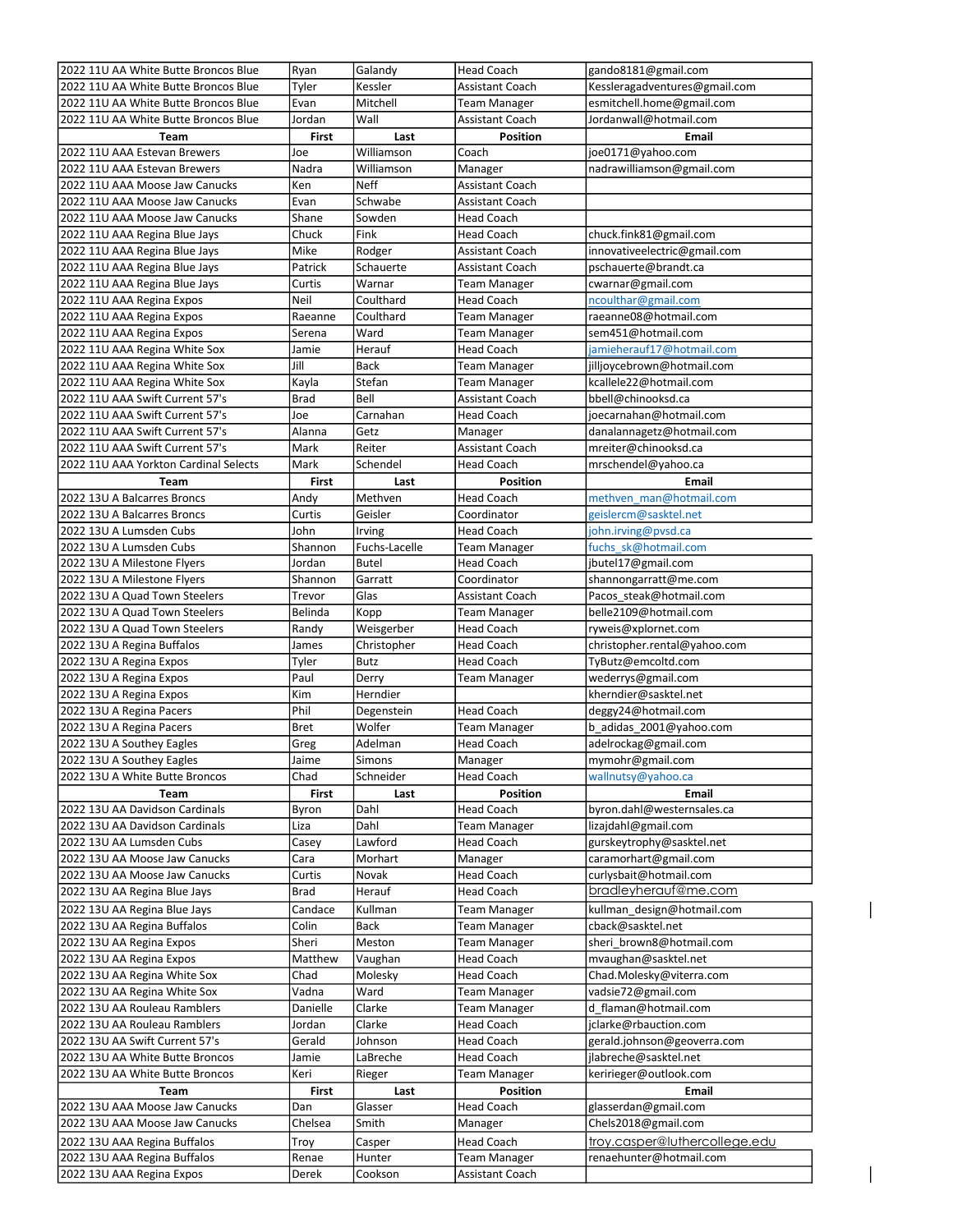| 2022 13U AAA Regina Expos          | Jeff         | Hartnell       | <b>Assistant Coach</b> |                                                    |
|------------------------------------|--------------|----------------|------------------------|----------------------------------------------------|
| 2022 13U AAA Regina Expos          | James        | Irving         | <b>Head Coach</b>      | irving.james@prairiesouth.ca                       |
| 2022 13U AAA Regina Expos          | Greg         | McKay          | Assistant Coach        |                                                    |
| 2022 13U AAA Regina Expos          | Travis       | Medloski       | <b>Team Manager</b>    | medloski@hotmail.com                               |
| 2022 13U AAA Regina White Sox      | Kristine     | Amberson       | Team Manager           | Ambhy402@sasktel.net                               |
| 2022 13U AAA Regina White Sox      | Kelly        | Sanheim        | Head Coach             | thesanheims@gmail.com                              |
| Team                               | <b>First</b> | Last           | <b>Position</b>        | Email                                              |
| 2022 15U A Lumsden Cubs            | Shawn        | Jenkins        | <b>Head Coach</b>      | shaun milburn@yahoo.ca                             |
| 2022 15U A Lumsden Cubs            | Lori         | Nuttall        | <b>Team Manager</b>    | lorinuttall@yahoo.com                              |
| 2022 15U A Lumsden Cubs            | Mike         | Nuttall        | Head Coach             | mikernuttall@yahoo.ca                              |
| 2022 15U A Milestone Flyers        | Darren       | Stephenson     | Head Coach             | darrenwstephenson@hotmail.com                      |
| 2022 15U A Milestone Flyers        | Meg          | Stephenson     | Manager                | meghan19 7@hotmail.com                             |
| 2022 15U A Quad Town Steelers      | Amanda       | <b>Berube</b>  | <b>Team Manager</b>    | schaeffer.amanda@hotmail.com                       |
| 2022 15U A Quad Town Steelers      | Bobby        | <b>Narkaus</b> | Coach                  | Narkaus11@gmail.com                                |
| 2022 15U A Quad Town Steelers      | Crystal      | Petersen       | Coordinator            | QuadTownMinorBall@outlook.com                      |
| 2022 15U A Regina Expos            | Chris        | Hutchinson     | <b>Head Coach</b>      | Chris.Hutchinson@real1884.ca                       |
| 2022 15U A Regina White Sox        | Sherri       | Collins        | Coach                  | Sherricollins@live.ca                              |
| 2022 15U A Regina White Sox        | Tiffany      | Stephenson     | Coach                  | Tiffany.stephenson79@gmail.com                     |
| 2022 15U A Regina White Sox        | Jay-R        | Wesaquate      | Coach                  | jayrwesaquate187@gmail.com                         |
| 2022 15U A Rouleau Ramblers        | Colin        | Jones          | Head Coach             | colinb566@icloud.com                               |
| 2022 15U A Rouleau Ramblers        | Amanda       | Sylvestre      | Team Manager           | mandarin 118@hotmail.com                           |
| 2022 15U A Southey Eagles          | Shauna       | Hubick         | Team Manager           | shaunalwolfe@hotmail.com                           |
| 2022 15U A Southey Eagles          | James        | Orthner        | Head Coach             | jamorth@sasktel.net                                |
| 2022 15U A Weyburn Jays            | Joe          | Kaufmann       | Head Coach             | joe@westrumlumber.com                              |
| 2022 15U A Weyburn Reds            | Natasha      | Doud           | team manager           | natashad@sasktel.net                               |
| 2022 15U A Weyburn Reds            | Devin        | Furgason       | Coach                  | d_furgason@hotmail.com                             |
| 2022 15U AA Lumsden Cubs           | Justin       | Lacelle        | <b>Head Coach</b>      | justin lacelle@yahoo.ca                            |
| 2022 15U AA Lumsden Cubs           | Janelle      | Ruhr           | Manager                | Janelleruhr@hotmail.com                            |
| 2022 15U AA Melville Millionaires  | Murray       | Kittelson      | <b>Head Coach</b>      | kittelson220@gmail.com                             |
| 2022 15U AA Melville Millionaires  | Jodie        | Yathon         | Team Manager           | jodiept12@yahoo.ca                                 |
| 2022 15U AA Moose Jaw Canucks Grey | Leslie       | Bechard        | Manager                | dbechard@sasktel.net                               |
| 2022 15U AA Moose Jaw Canucks Grey | Darcy        | MacDonald      | Head Coach             | macdonalddarcy@hotmail.com                         |
| 2022 15U AA Moose Jaw Canucks Red  | Heather      | Cushway        | Manager                | heacus@shaw.ca                                     |
| 2022 15U AA Moose Jaw Canucks Red  | Dwight       | Gulutzan       | <b>Team Manager</b>    | dgulutzan@hotmail.com                              |
|                                    |              |                |                        |                                                    |
| 2022 15U AA Moose Jaw Canucks Red  | Joe          | Lamey          | <b>Head Coach</b>      | josephalamey@gmail.com                             |
| 2022 15U AA Moose Jaw Canucks Red  | Derek        | Ross           | Coach                  | derek.ross@sasktel.net                             |
| 2022 15U AA Moose Jaw Canucks Red  | Jason        | Scott          | Coach                  | flatlandconcrete@hotmail.com                       |
| 2022 15U AA Moose Jaw Canucks Red  | <b>Brad</b>  | Wood           | Coach                  | b wood82@hotmail.com                               |
| 2022 15U AA Regina Blue Jays       | Lyle         | Bateman        | Head Coach             | lyle.cris@sasktel.net                              |
| 2022 15U AA Regina Blue Jays       | Laureen      | Gartner        | <b>Team Manager</b>    | lullrich@sasktel.net                               |
| 2022 15U AA Regina Buffalos        | Laurie       | Gronnerud      | <b>Team Manager</b>    | lpkrivel@hotmail.com                               |
| 2022 15U AA Regina Buffalos        | Shane        | Gronnerud      | <b>Assistant Coach</b> | shane.gronnerud@gmail.com                          |
| 2022 15U AA Regina Buffalos        | Brett        | Salkeld        | <b>Head Coach</b>      | bretzky@hotmail.com                                |
| 2022 15U AA Regina Expos           | Ray          | Poulin         | Coach                  | Ray.poulin@gov.sk.ca                               |
| 2022 15U AA Regina Expos           | Mike         | Ruecker        | <b>Head Coach</b>      | rueckerm@sasktel.net                               |
| 2022 15U AA Regina Expos           | Kris         | Schoenhofen    | Coach                  | Kschoenhofen@accesscomm.ca                         |
| 2022 15U AA Regina White Sox       | Janyne       | Foster         | Communications         | jtfkjo@gmail.com                                   |
| 2022 15U AA Regina White Sox       | Jason        | Foster         | <b>Head Coach</b>      | jkf494949@gmail.com                                |
| 2022 15U AA Regina White Sox       | Brian        | Keith          | Team Manager           | bmkeith@sasktel.net                                |
| 2022 15U AA Weyburn Beavers        | Susan        | <b>Buehler</b> | Team Manager           | susanbuehler12@gmail.com                           |
| 2022 15U AA Weyburn Beavers        | Jamie        | Godlonton      | Assistant Coach        |                                                    |
| 2022 15U AA Weyburn Beavers        | Tyrel        | Hansen         | Head Coach             | tyrel.flexenergyholdings@sasktel.net               |
| 2022 15U AA Weyburn Beavers        | Shawn        | Whitrow        | Assistant Coach        |                                                    |
| 2022 15U AA White Butte Broncos    | Jean-Guy     | Boudreau       | <b>Head Coach</b>      | jboudreau@brandt.ca                                |
| 2022 15U AA White Butte Broncos    | Lindsey      | Taggart        | Team Manager           | ltaggart@sasktel.net                               |
| Team                               | First        | Last           | Position               | <b>Email</b>                                       |
| 2022 SPBL 15U AAA REGINA ATHLETICS | Chad         | Marshall       | <b>Head Coach</b>      | chadmarshall64@yahoo.com                           |
| 2022 SPBL 15U AAA REGINA ATHLETICS | Clarke       | Huber          | Team Manager           | clarke.huber@viterra.com                           |
| 2022 SPBL 15U AAA REGINA WHITE SOX | Jodie        | Weir           | Team Manager           | Jodie_weir@icloud.com                              |
| 2022 SPBL 15U AAA REGINA WHITE SOX | Trevor       | Weir           | <b>Head Coach</b>      | tweir746@gmail.com                                 |
| 2022 SPBL 15U AAA REGINA WOLFPACK  | Jadon        | Sommerfeld     | Head Coach             |                                                    |
| 2022 SPBL 15U AAA REGINA WOLFPACK  | Kristine     | Amberson       | Team Manager           | jadons@accesscomm.ca<br>k.roth@sasktel.net         |
| Team                               | First        | Last           | <b>Position</b>        | Email                                              |
| 2022 18U A Quad Town Steelers      |              | Berube         | <b>Head Coach</b>      |                                                    |
| 2022 18U A Quad Town Steelers      | Marc<br>Pam  | Poissant       | <b>Team Manager</b>    | marcberube2678@gmail.com<br>p.poissant@sasktel.net |
| 2022 18U A Radville Red Sox        | Ethan        | Woitas         | <b>Head Coach</b>      | ethan woitas@hotmail.com                           |
| 2022 18U A Regina Buffalos         | Jaret        | Ruehs          | <b>Head Coach</b>      | jruehs@sasktel.net                                 |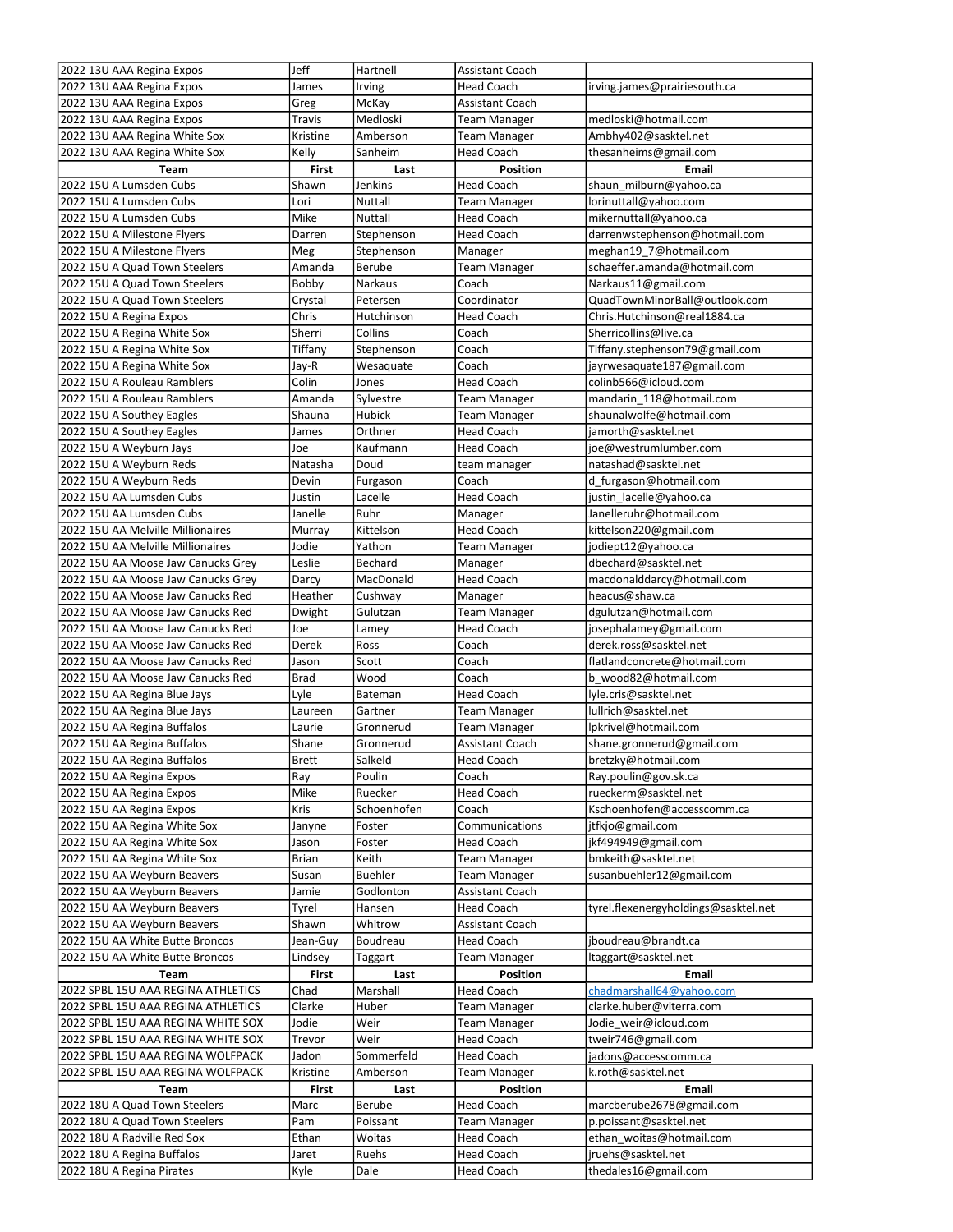| 2022 18U A Regina Pirates          | Brent        | Elsaesser      | Assistant Coach     | belsaess@regina.ca          |
|------------------------------------|--------------|----------------|---------------------|-----------------------------|
| 2022 18U A Regina Pirates          | Laura        | Elsaesser      | <b>Team Manager</b> | brent and laura@hotmail.com |
| 2022 18U A Regina White Sox        | <b>Brad</b>  | Aasen          | Coach               | bradaasen@sasktel.net       |
| 2022 18U A Regina White Sox        | Neil         | Bisson         | Assistant Coach     | nt.bisson@sasktel.net       |
| 2022 18U A Regina White Sox        | Paul         | Weichel        | Assistant Coach     | pcweichel@sasktel.net       |
| 2022 18U A Weyburn Beavers         | Kenton       | Field          | Head Coach          | kenton.donna@sasktel.net    |
| 2022 18U A Weyburn Beavers         | Jen          | <b>Hicks</b>   |                     | jenhicks79@gmail.com        |
|                                    |              |                |                     |                             |
| 2022 18U A Weyburn Beavers         | Corey        | Krafchuk       | Coach               | cr.krafchuk@sasktel.net     |
| 2022 18U A Weyburn Warhawks        | Chris        | Kradovill      | <b>Head Coach</b>   | chris.kradovill@gmail.com   |
| 2022 18U A Weyburn Warhawks        | Natasha      | Doud           | Team Manager        | natashad@sasktel.net        |
| 2022 18U A Weyburn Warhawks        | Shaun        | Scrupps        | Coordinator         | sscrupps1@gmail.com         |
| 2022 18U A White Butte Broncos     | Jackie       | Mclellan       | <b>Team Manager</b> | chelios@sasktel.net         |
| 2022 18U A White Butte Broncos     | Damien       | Rozon          | Head Coach          | ainszay@gmail.com           |
| 2022 18U A White Butte Broncos     | Shelley      | Stamm          | Coordinator         | s.stamm@sasktel.net         |
| Team                               | <b>First</b> | Last           | Position            | Email                       |
| 2022 SPBL 18U AA Regina Blue Jays  | Dean         | Moulding       | <b>Head Coach</b>   | info@callieclub.com         |
|                                    |              | Norton         |                     | sheralyn_norton@hotmail.com |
| 2022 SPBL 18U AA Regina Blue Jays  | Sheralyn     |                | Team Manager        |                             |
| 2022 SPBL 18U AA Regina Buffalos   | Harley       | McEwen         | <b>Head Coach</b>   | therat14@hotmail.ca         |
| 2022 SPBL 18U AA Regina Pacers     | John         | Aston          | <b>Head Coach</b>   | j.aston@atob.ca             |
| 2022 SPBL 18U AA Regina White Sox  | Mike         | Weatherald     | Head Coach          | mike.w@sasktel.net          |
| 2022 SPBL 18U AAA Regina Athletics | Luke         | Lubienicki     | <b>Head Coach</b>   | luke.luber@hotmail.com      |
| 2022 SPBL 18U AAA Regina Athletics | Joel         | Beaudin-Dobson | <b>Team Manager</b> | jbsunflower@accesscomm.ca   |
| 2022 SPBL 18U AAA Regina White Sox | Rob          | Thomson        | <b>Head Coach</b>   | rbthomson@sasktel.net       |
| 2022 SPBL 18U AAA Regina White Sox | Mike         | Fox            | Team Manager        | michael.fox@sasktel.net     |
| 2022 SPBL 18U AAA Regina Wolfpack  | Kelly        | Newman         | <b>Head Coach</b>   | kd.newman@sasktel.net       |
| 2022 SPBL 18U AAA Regina Wolfpack  | Cam          | Hamilton       |                     | hamiltoncam37@gmail.com     |
|                                    |              |                | Team Manager        |                             |
|                                    |              |                |                     |                             |
| Team                               | First        | Last           | <b>Position</b>     | <b>Email</b>                |
| 2022 JRC Regina Angels             | Andrew       | Ormond         | <b>Head Coach</b>   | aoromond26@gmail.com        |
| 2022 JRC Regina Angels             | Brian        | Schmuland      | <b>JRC Director</b> | brianschmuland@gmail.com    |
| 2022 JRC Regina Astros             | Desmond      | Hartney        | Head Coach          | desmondhartney@hotmail.com  |
| 2022 JRC Regina Astros             | Brian        | Schmuland      | <b>JRC Director</b> | brianschmuland@gmail.com    |
| 2022 JRC Regina Athletics          | Nathan       | Hoffart        | Head Coach          | hoffart3@hotmail.com        |
| 2022 JRC Regina Athletics          | Nicole       | Hoffart        | Assistant Coach     | nkhoffart@gmail.com         |
| 2022 JRC Regina Athletics          | Brian        | Schmuland      | <b>JRC Director</b> | brianschmuland@gmail.com    |
|                                    |              |                |                     |                             |
| 2022 JRC Regina Blue Jays          | Scott        | McGregor       | Head Coach          | scttmcgrgr@gmail.com        |
| 2022 JRC Regina Blue Jays          | <b>Brian</b> | Schmuland      | <b>JRC Director</b> | brianschmuland@gmail.com    |
| 2022 JRC Regina Blue Jays          | Brendan      | Yano           | Assistant Coach     | brendan.yano@outlook.com    |
| 2022 JRC Regina Brewers            | Evan         | Rodonets       | Head Coach          | Evanrodonets@hotmail.com    |
| 2022 JRC Regina Brewers            | Brian        | Schmuland      | <b>JRC Director</b> | brianschmuland@gmail.com    |
| 2022 JRC Regina Diamondbacks       | Taylor       | Anderson       | Assistant Coach     | tayanderson00@hotmail.com   |
| 2022 JRC Regina Diamondbacks       | Josh         | Bastock        | Head Coach          | jwbastock@hotmail.com       |
| 2022 JRC Regina Diamondbacks       | <b>Brian</b> | Schmuland      | <b>JRC Director</b> | brianschmuland@gmail.com    |
| 2022 JRC Regina Expos              | Jeff         | Harms          | Head Coach          | Jeff.r.harms@gmail.com      |
| 2022 JRC Regina Expos              | Brian        | Schmuland      | <b>JRC Director</b> | brianschmuland@gmail.com    |
|                                    |              |                |                     |                             |
| 2022 JRC Regina Giants             | Tyler        | Fuessel        | Head Coach          | feeze19@sasktel.net         |
| 2022 JRC Regina Giants             | Brian        | Schmuland      | <b>JRC Director</b> | brianschmuland@gmail.com    |
| 2022 JRC Regina Giants             | Mark         | Tran           | Assistant Coach     | mark trany@hotmail.com      |
| 2022 JRC Regina Phillies           | Nolan        | <b>Bracken</b> | <b>Head Coach</b>   | nolan@baseballsask.ca       |
| 2022 JRC Regina Phillies           | Brian        | Schmuland      | JRC Director        | brianschmuland@gmail.com    |
| 2022 JRC Regina Pirates            | Jacob        | Fergus         | Head Coach          | jacobpfergus@gmail.com      |
| 2022 JRC Regina Pirates            | Brian        | Schmuland      | JRC Director        | brianschmuland@gmail.com    |
| 2022 JRC Regina Red Sox            | Bryden       | Kuntz          | <b>Head Coach</b>   |                             |
| 2022 JRC Regina Red Sox            | Brian        | Schmuland      | JRC Director        | brianschmuland@gmail.com    |
| 2022 JRC Regina Rockies            |              | Halter         |                     |                             |
|                                    | Adrian       |                | Assistant Coach     |                             |
| 2022 JRC Regina Rockies            | Dustin       | Hedin          | Head Coach          | dustin.hedin@sasktel.net    |
| 2022 JRC Regina Rockies            | Brian        | Schmuland      | <b>JRC Director</b> | brianschmuland@gmail.com    |
| 2022 JRC Regina White Sox          | Maegan       | Giroux         | Head Coach          | maegan.giroux@gmail.com     |
| 2022 JRC Regina White Sox          | Thayne       | Giroux         | Head Coach          | thayne_giroux@hotmail.com   |
| 2022 JRC Regina White Sox          | Brian        | Schmuland      | JRC Director        | brianschmuland@gmail.com    |
| 2022 JRC Regina Yankees            | Lanny        | Mathies        | Head Coach          | lannymathies@hotmail.com    |
| 2022 JRC Regina Yankees            | <b>Brian</b> | Schmuland      | JRC Director        | brianschmuland@gmail.com    |
| Team                               | First        | Last           | Position            | Email                       |
| 2022 SRC Lumsden Cubs              | Raissa       |                | <b>Head Coach</b>   | raissaberry@gmail.com       |
|                                    |              | Berry          |                     |                             |
| 2022 SRC Lumsden Cubs              | Kim          | Krywulak       | <b>SRC Director</b> | kkrywulak@sasktel.net       |
| 2022 SRC Lumsden Cubs              | Sandi        | Marshall       | Assistant Coach     |                             |
| 2022 SRC Lumsden Cubs              | Shaun        | Piller         | Assistant coach     |                             |
| 2022 SRC Pense Lions               | Kim          | Krywulak       | <b>SRC Director</b> | kkrywulak@sasktel.net       |